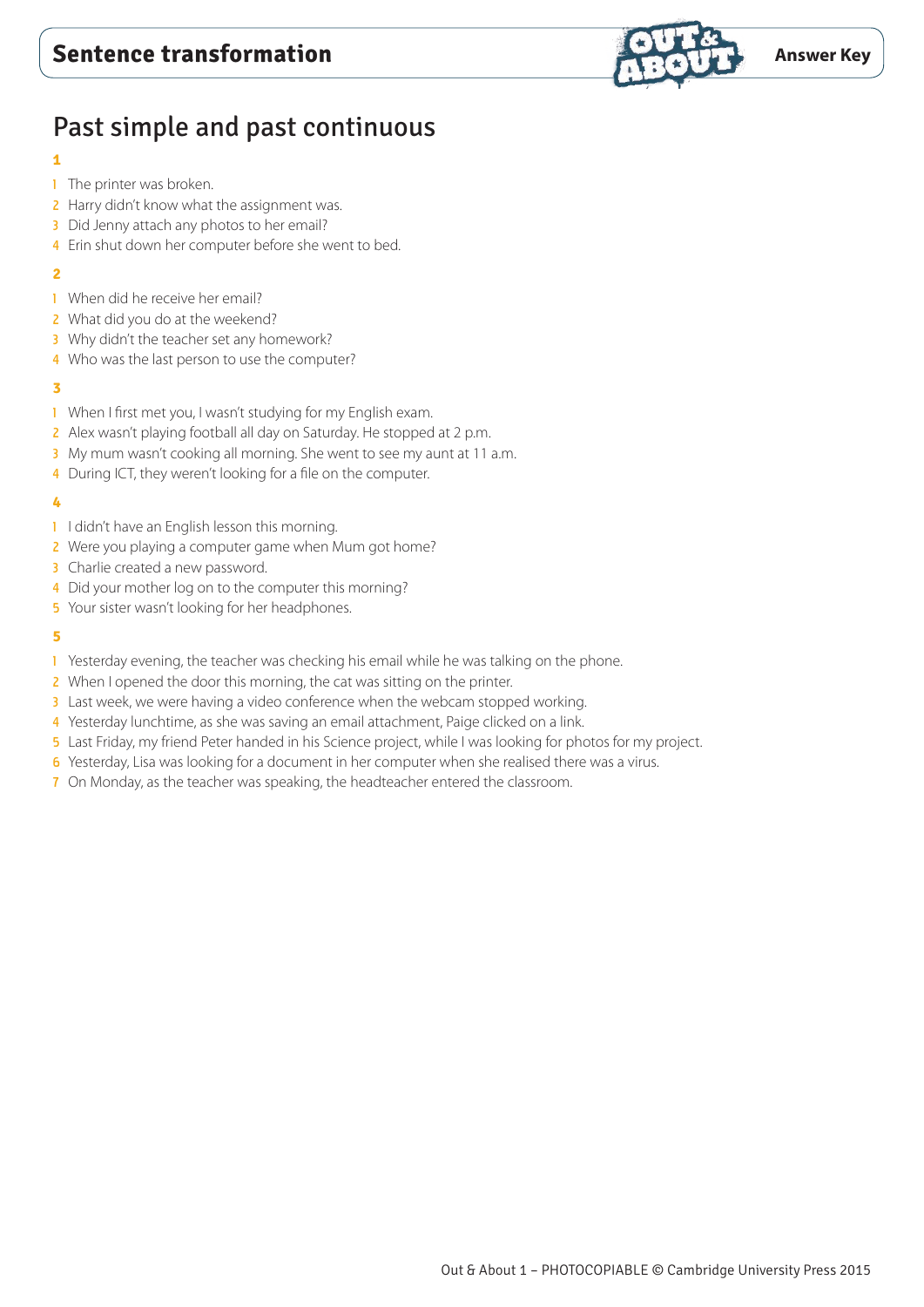

# Simple and perfect tenses

#### **1**

- **1** The match has already finished.
- 2 She has worked at the school canteen for two months.
- 3 Alice hasn't done her homework yet.
- 4 The English teacher has taught in our school since 2009.
- **5** Olivia has already won five tennis trophies.

#### **2**

- 1 The last time my father travelled abroad was 2008.
- 2 I've played the piano for four years.
- 3 I last played tennis a week ago.
- 4 He hasn't seen a doctor since 2007.

#### **3**

- 1 Have you (ever) read *Don Quixote*?
- 2 Have they (ever) played tennis before?
- 3 Has the film started (yet)?
- 4 Has he bought his mum's birthday present (yet)?

#### **4**

- 1 (Yes,) I had already done my homework when I started playing the video game.
- 2 (No,) James has never visited my house.
- 3 (Yes,) I've just handed in my essay.
- 4 I have always supported this team.

- 1 When we arrived, the concert had (already) started.
- 2 Sarah has lived in London all her life.
- 3 Susan had already cooked dinner before I got home.
- 4 By the time she went to university, Karen had stopped going out with Tom.
- 5 I had (just) started having dancing lessons when I broke my leg.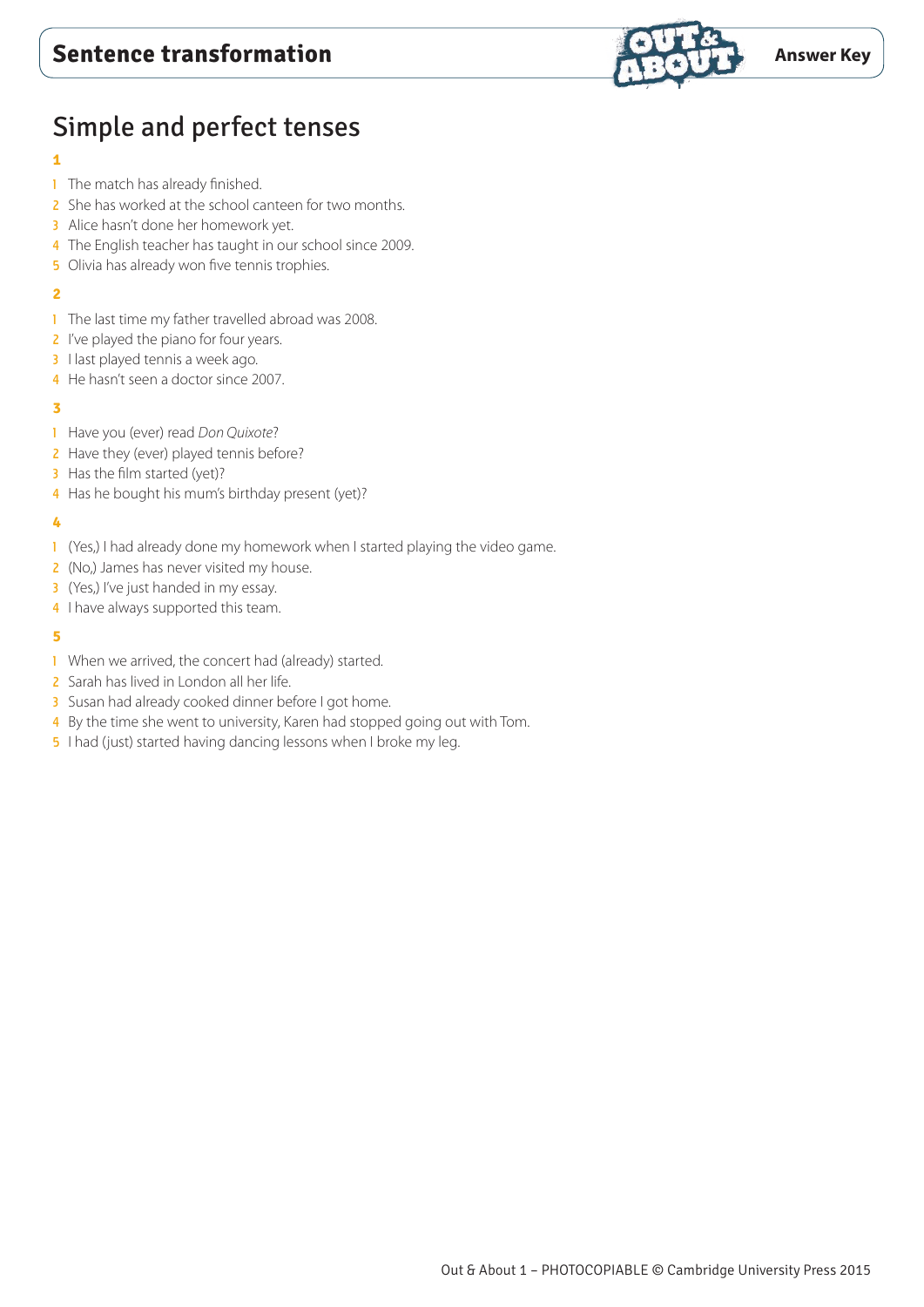### **Sentence transformation Answer Key**



### Modals

#### **1**

- 1 As a teenager, he couldn't come up with new recipes very easily.
- 2 Matthew didn't have to study very hard for the previous test.
- 3 You shouldn't snack between meals.
- 4 She wasn't able to go out last week and she can't go out tonight.

#### **2**

- 1 Will you be able to help me with my homework this afternoon?
- 2 Do the girls have to play football at this school?
- 3 Has she been able to train in the wet weather?
- 4 Should the government be worried about obesity in young people?

#### **3**

- 1 You should cut down on sweet food.
- 2 Tim mustn't polish off all the cake before his sister gets home.
- 3 My doctor said I shouldn't eat in front of the television.
- 4 I can cook healthy food.
- 5 You didn't have to chew every mouthful 30 times!

- 1a Peter and Tom don't have to help out with the housework when their mother is busy.
- 1b Peter and Tom should / ought to help out with the housework when their mother is busy.
- 2a Jenny has to visit her grandparents on Saturday.
- 2b Jenny can visit her grandparents on Saturday.
- 3a The children mustn't eat lots of fast food.
- **3b** The children shouldn't eat lots of fast food.
- 4a I should/ought to keep my weight down.
- 4b I can't keep my weight down.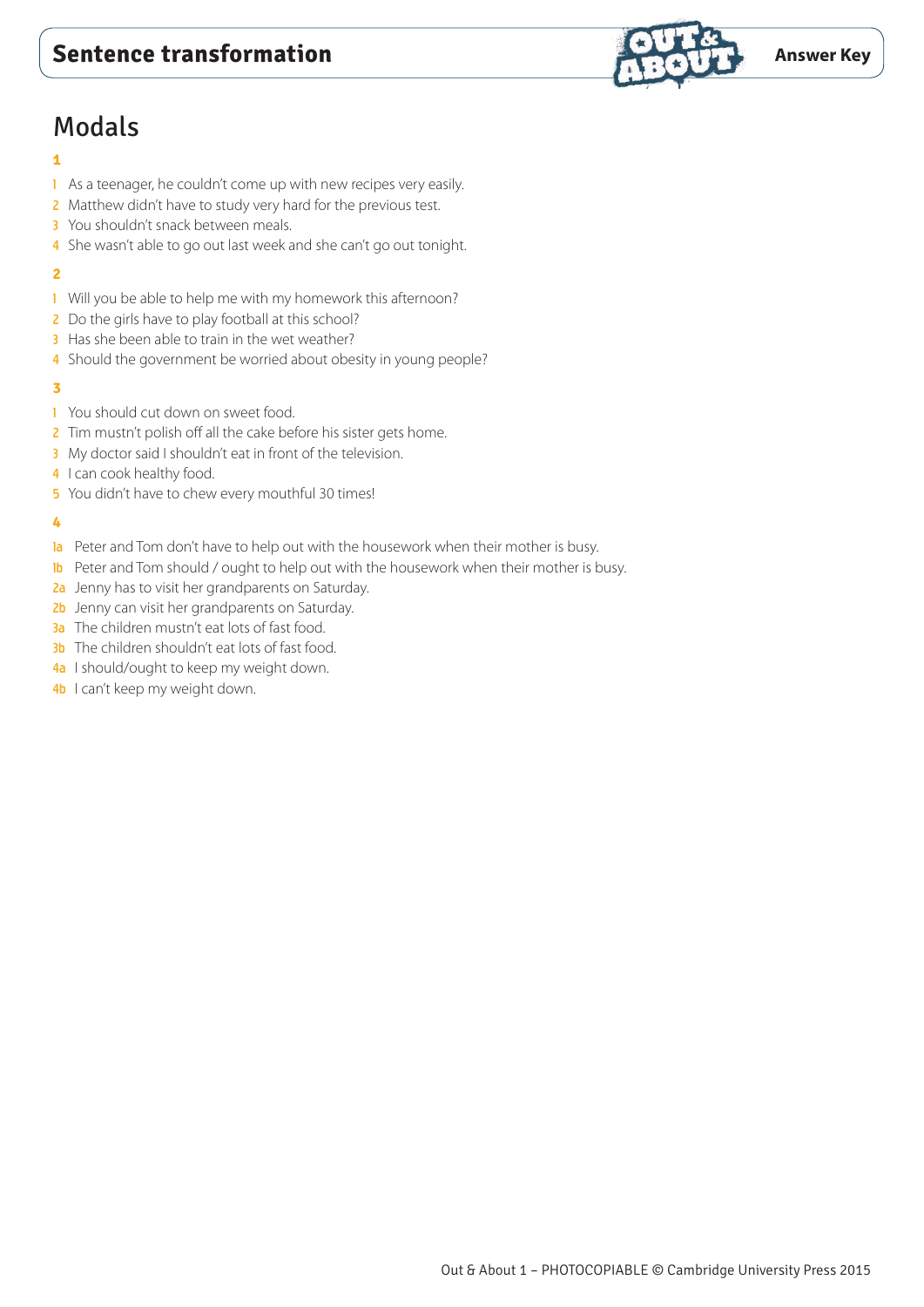

### Relative clauses

#### **1**

- 1 The documentary that/which he watched was about the Spanish economy.
- 2 The news that/which she wanted to watch was on at the same time as the football match.
- 3 Brad Pitt is the actor who/that my sister likes the most.
- 4 The year when/that we went to Spain on holiday it rained every day!

#### **2**

- 1 Marta is planning a holiday to the island where the reality show was set.
- 2 For his class, Tim has to watch the documentary that was produced by his unconventional professor.
- The sitcom Jenny likes to watch is not on tonight.
- 4 The soap opera my mum likes the most is called *Eastenders*.
- 5 I was polite to the teacher whose class I had given up.
- 6 I'm going to have a party in the restaurant where we had our first meal.

#### **3**

- 1 Little Red Riding Hood, who was on her way to see her grandmother, met a wolf.
- 2 The shy quiz show contestants, who are usually nervous, make a lot of mistakes.
- 3 The Oscar, which is a prestigious cinematic award, is given to the best films of the year.
- 4 John's mother, who loves to watch movies in black and white, owns a large collection of DVDS.
- 5 She hasn't seen the new Channel 4 drama yet, which is about a criminal family.
- **6** Andrew's sister, whose name is Anna, likes to watch reality shows.

#### **4**

- 1 Rafa Nadal, who is number one today, has played tennis since he was a boy.
- 2 He's an actor whose brother is a football player.
- 3 *Gossip Girl,* which takes place in Manhattan*,* is a very popular series.
- 4 My sister Sofia likes my upstairs neighbour, who doesn't go to our school.
- 5 That village in the north of Spain, where we spent our holidays as children, is beautiful.

#### **5**

- 1 Gandhi was an important pacifist who was born in India.
- 2 Teachers are usually keen on helping the students who show interest.
- There are new political parties whose members are usually young.
- 4 This is the Geography book which / that I told you about the other day.

#### **6**

- 1 David doesn't usually visit his parents who live very far away.
- 2 I can always trust my best friend who is always there for me.
- 3 They are showing a fantastic film later on which is about Luther King's life.
- 4 The café which is round the corner has good coffee.
- 5 I like that song that /which reminds me of you.

#### **7**

- 1 Don Quixote, which takes place in Spain, is one of the most important literary novels.
- 2 My upstairs neighbour, who is 13, is always shouting.
- 3 The teacher, who is new here, is very good.
- 4 *How I met your Mother*, which takes place in New York, is an American TV series.
- 5 There are fantastic English summer courses, which can be about almost anything.

- 1 My schoolmate is a professional footballer who trains every day.
- 2 The tree, which was hit by lightning, is falling down. / The tree, which is falling down, was hit by lightning.
- 3 That hotel, which was near the sea, was fantastic.
- 4 The European elections, which were held in May, didn't interest everybody.
- 5 Martin, who was travelling around Europe, met Lisa in Budapest.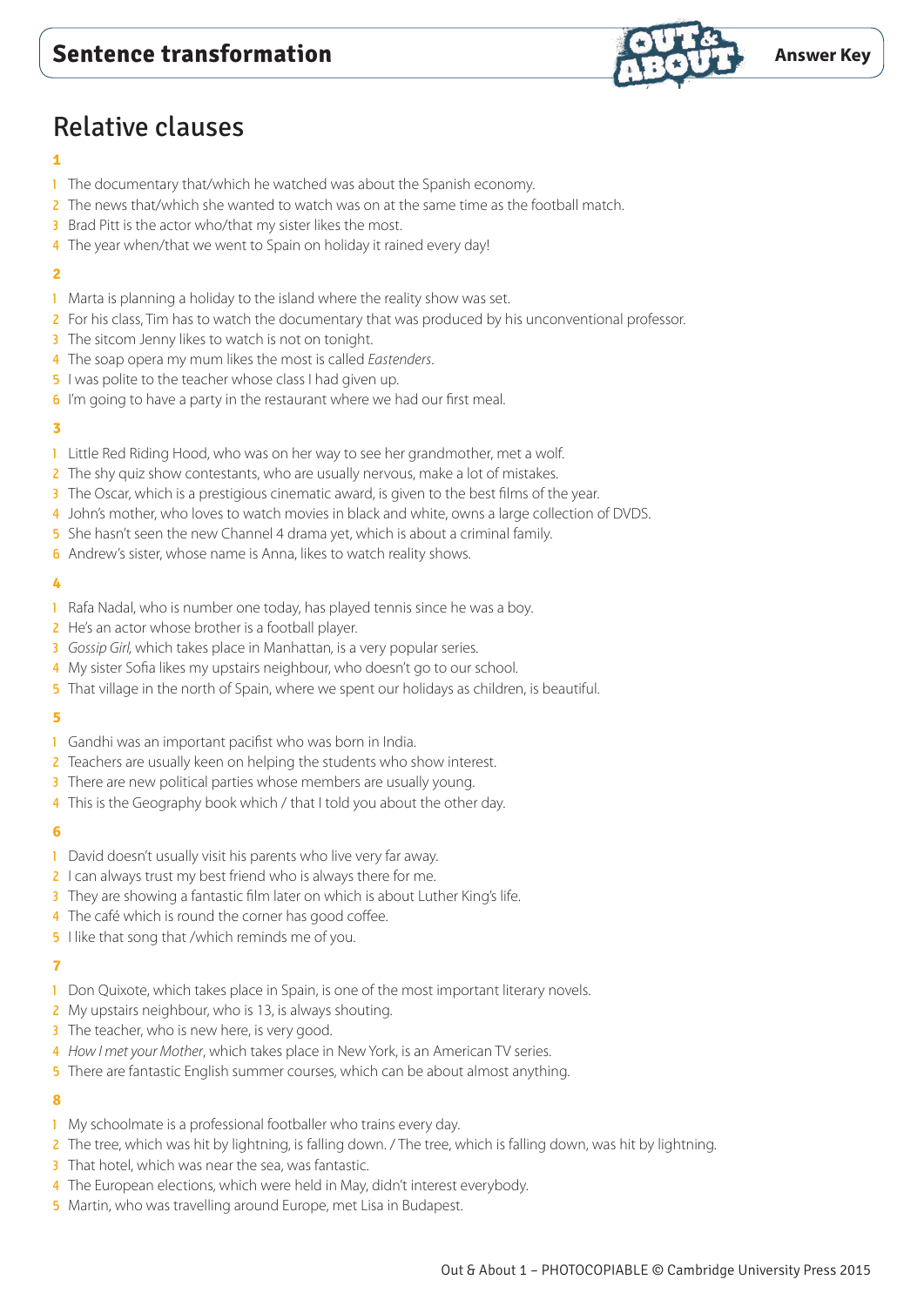### **Sentence transformation Answer Key**



# The future

#### **1**

- 1 We're not going to get married in the spring.
- 2 It's annoying that the train doesn't leave at 7 o'clock in the morning.
- 3 Tom isn't getting the bus to school tomorrow morning. He normally goes by car.
- 4 Look at the weather! Mum and Dad aren't going to get very wet.

#### **2**

- 1 What time does the class finish?
- 2 What are you doing next weekend?
- 3 Are you going to tell your parents that you went shopping?
- 4 Where will Sarah live when she goes to university?

#### **3**

- 1 I'm going to get my hair cut this afternoon.
- 2 Hurry up! We're going to end up missing the wedding!
- 3 My aunt's flight leaves at 10.05 this morning.
- 4 Are you getting a cold? I'll make you a hot drink.
- 5 My grandfather is going into town this afternoon to meet his friend.
- 6 I think you'll break up with your boyfriend when you go to university.

#### **4**

- 1 This time tomorrow, I'll be having dinner with my grandparents.
- 2 Next summer, I'll be travelling round Europe by myself.
- 3 This time next year, I'll be living with my cousin in London.
- 4 By 2020, my grandson will be studying abroad.

- 1 By the time they are 87, my grandparents will have known each other for 64 years.
- 2 In two years, Kate will have worked at this company for four years.
- 3 In a month, your uncle will have finished building this house.
- 4 By 2020, Joe and his sister won't have spoken to each other for eight years.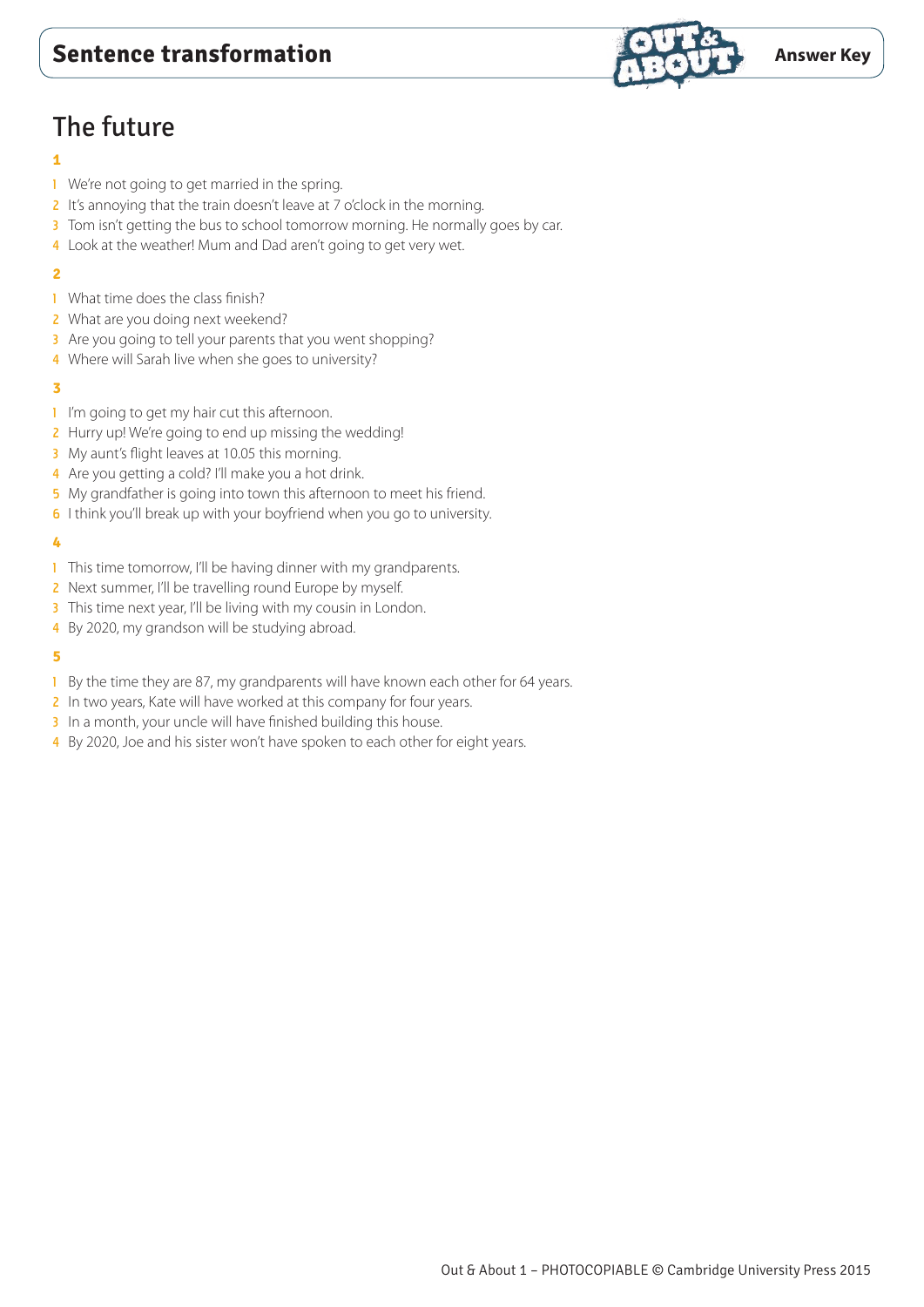

# Reported speech

#### **1**

- 1 The athlete said (that) he would do his best in the race that day.
- 2 Mike told me (that) Joe wasn't going to the basketball match that night.
- 3 My brother told me (that) he had gone rock climbing with his friends the day before.
- 4 David told his mum that Sam could play cricket.

#### **2**

- 1 He asked his girlfriend if/whether she would marry him.
- 2 Paul's mum asked him if/whether he had finished his homework.
- 3 He asked me if/whether I was playing football later.
- 4 William asked if/whether he had done yoga the previous year/the year before.
- 5 He asked me what I was doing there.
- **6** She asked Paul what was wrong with him.
- 7 Carol asked her brother what had happened to his girlfriend.
- 8 Our parents asked us why we didn't want to go to the cinema with them.

#### **4**

- **1** He told me not to go swimming in the lake.
- 2 My mum asked me not to make any plans.
- 3 The coach asked us to make our way to the tennis court.
- 4 My friend asked me to sign up to do the sandboarding course.

#### **5**

- 1 My mum recommended/suggested eating breakfast every day.
- 2 Hannah apologised for not remembering the book.
- 3 The lifeguard warned us not to swim right after a meal.
- 4 The football official denied cheating.
- 5 My dad reminded me not to make a lot of noise.
- 6 The teacher told / ordered Joe to get out of the swimming pool.

#### **6**

- 1 Tony asked where I/he/she / was / you/we were going to sleep that night.
- 2 He told her (that) she shouldn't buy so many things.
- 3 Laurie said that although Paul hadn't slept at all, he had gone /went to see his girlfriend.
- 4 Matt said (that) that film would never win an Oscar.

#### **7**

- **1** He asked me where I was coming home from.
- 2 Sarah wanted to know why he wasn't talking to her.
- 3 She asked what had happened to him.
- 4 Mike wanted to know if he could ask me / him / her / us a personal question.
- 5 My mother asked me if I would stop making that silly noise.

#### **8**

- 1 He told us we had to be at the cinema before 7.
- 2 Their mother told them to stop shouting at each other.
- 3 He asked her to phone him when she arrived.
- 4 Lisa told her not to tell anyone what she had just told her.
- 5 The teacher asked us to leave all our mobile phones on that table.

- 1 Peter promised not to do it again.
- 2 Susan explained / claimed that Mary had taken his/her mobile away.
- 3 The teacher threatened us to speak to our parents if we didn't change our attitude.
- 4 My mum warned me not to leave the keys there.
- 5 He offered to pick me up from school later.
- 6 Harry admitted having made /making a big mistake.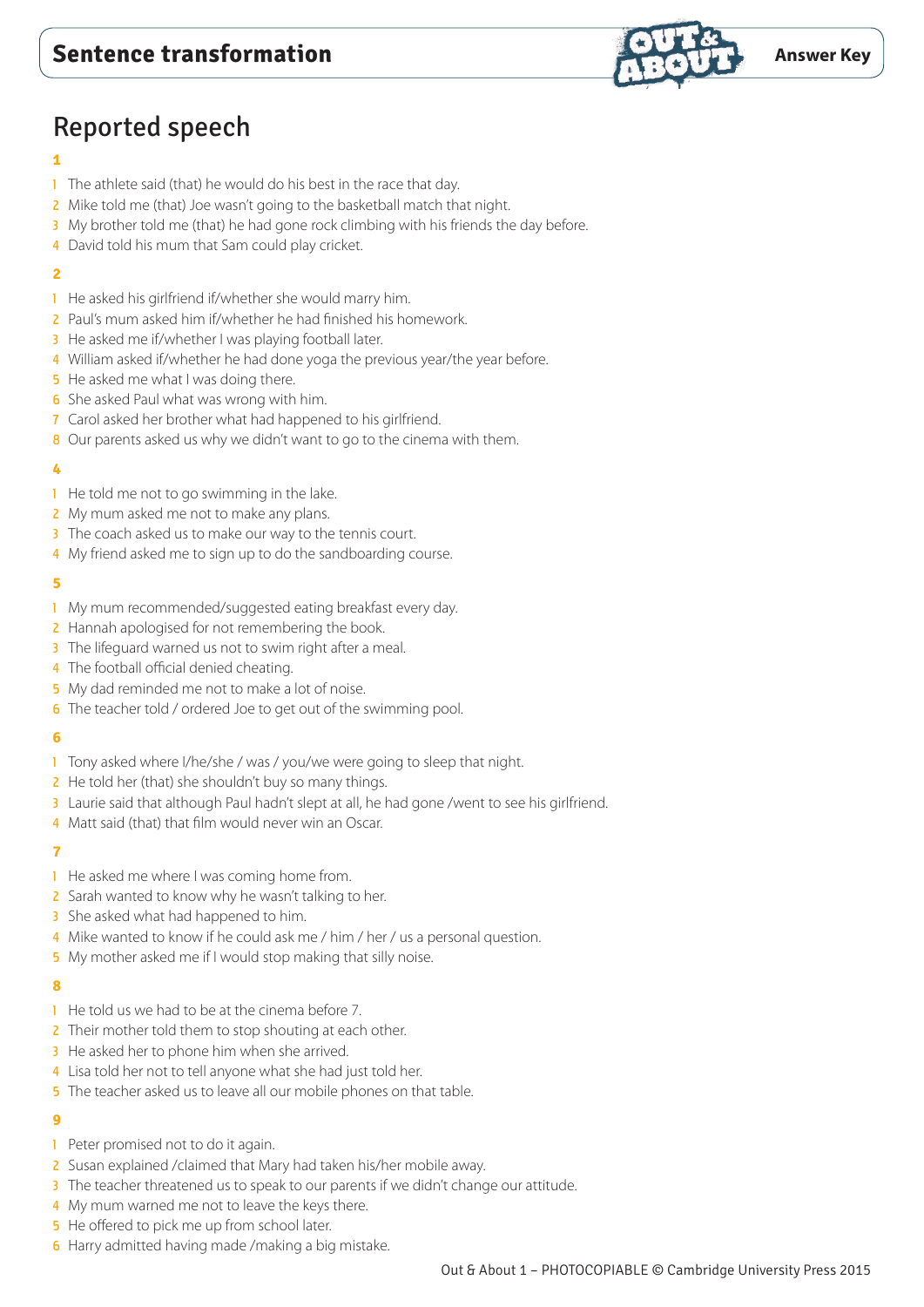# **Conditionals**

### **1**

- 1 If you kick another football player, you might break his leg.
- 2 I have to study French if I want to live in France.
- 3 If your mum takes notes at the doctor's, she won't forget anything.
- 4 If someone breaks into your car, you'll need to contact the police.
- 5 If you send in a photo to the newspaper, put your name and address on the back.

### **2**

- 1 The sun will rise in the East as long as the Earth continues on its orbit.
- 2 I will go on holiday provided that / providing the train tickets aren't too expensive.
- 3 I will take a class photo on condition that everyone turns up.
- 4 Judy will play tennis on Saturday unless it rains.

#### **3**

- 1 If you spent less time playing video games, you would get good marks.
- 2 If your room wasn't/weren't a mess, it would be possible to find things.
- 3 You could meet your friends if your mother wasn't/weren't angry with you.
- 4 If you ate fruit or vegetables, you would have more energy.

#### **4**

- 1 My friends would have moved to Spain if they'd been able to find a job there.
- 2 If the students hadn't done their work, they wouldn't have been able to go on the field trip.
- 3 Paula would have visited her grandparents in England if her flight hadn't been cancelled.
- 4 Rebecca would have arrived on time if she hadn't forgotten her passport.

- 1 If the tea hadn't been cold, we could have drunk it.
- 2 If I didn't do a lot of exercise. I wouldn't be tired.
- 3 If we hadn't been late, we would have seen the film.
- 4 If I didn't take a short break every hour, I would get very tired.